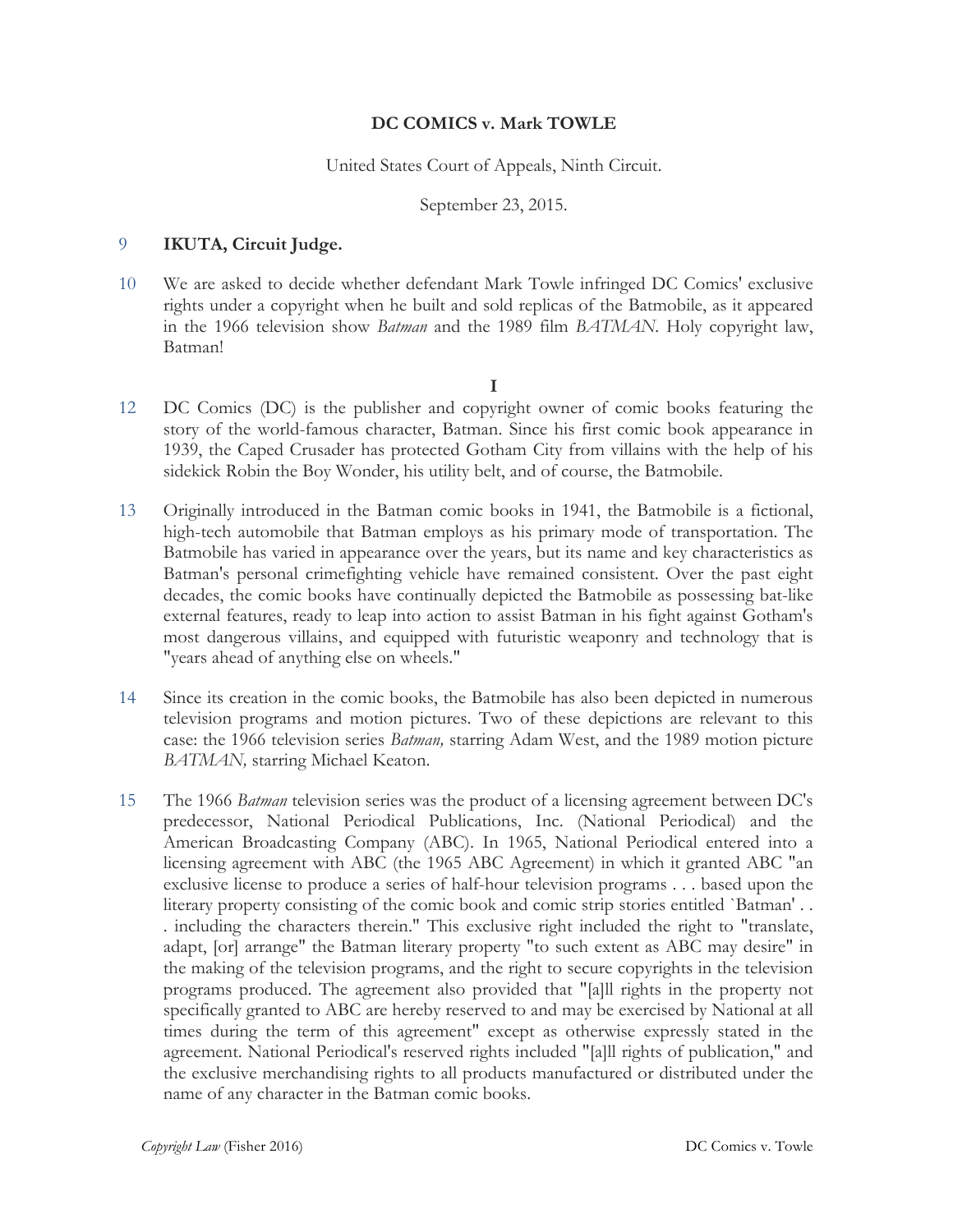- 16 Under this agreement, ABC (through a series of sublicensing agreements) produced the 1966 television show starring Adam West as Batman. In addition to Batman, Robin, and the use of visual onomatopoeia that flashed on screen during fight scenes—Pow! Boff! Thwack!—the television series featured the Batmobile. The design of the Batmobile did not directly copy any iterations of the Batmobile as it appeared in the comic books. As in the comic books, however, the Batmobile in the 1966 television show maintained a batlike appearance and was equipped with state-of-the-art weaponry and technology.<sup>[2]</sup>
- 17 In 1979, DC again licensed its rights in the Batman literary property, this time to Batman Productions, Inc. (BPI). In the agreement (the 1979 BPI Agreement), DC granted BPI the exclusive right to create a motion picture based on the "Property," which was defined to include "[t]he names, titles, fictional locations and fictional conveyances . . . as depicted and contained in the comic magazines [published by DC], which are identifiable with or associated with the fictional character known as `Batman,' such as . . . that certain conveyance known as the `Batmobile.'" The 1979 BPI Agreement also granted BPI the right to "adapt, use, . . . modify, [or] alter . . . the Property" for the purpose of producing the motion picture. Like the 1965 ABC Agreement, the 1979 BPI Agreement provided that "[a]ll rights in the Property not specifically granted to" BPI under the agreement "are reserved to DC and may be exercised by DC at all times without any limitation or restriction whatsover except as specifically set forth herein." [...]
- 18 BPI subsequently sub-licensed its rights to Warner Bros., Inc., who eventually (through a number of additional sublicensing agreements) produced the 1989 motion picture *BATMAN,* starring Michael Keaton as Batman. Like the 1966 television series, the 1989 motion picture featured a Batmobile that was physically distinct from the Batmobile portrayed in the comic books and the 1966 television series. Nonetheless, the Batmobile as portrayed in the motion picture retained a bat-like physical appearance and was again equipped with futuristic technology and crime-fighting weaponry.<sup>[3]</sup>
- 19 Defendant Mark Towle produces replicas of the Batmobile as it appeared in both the 1966 television show and 1989 motion picture as part of his business at Gotham Garage, where he manufactures and sells replicas of automobiles featured in motion pictures or television programs. Towle concedes that these replicas copy the designs of the Batmobile as depicted on television and in the motion picture, though they do not copy every feature. Towle then sells these vehicles for approximately \$90,000 to "avid car collectors" who "know the entire history of the Batmobile." Towle also sells kits that allow customers to modify their cars to look like the Batmobile, as it appeared in the 1966 television show and the 1989 motion picture.
- 20 Before DC brought this lawsuit, Towle advertised each replica as the "Batmobile," and used the domain name *batmobilereplicas.com* to market his business. He also advertised that the replicas included such features as "custom bat insignias, wheel bats, [and a] bat steering wheel," and would attract attention due to the fame of the Batmobile. By his own admission, Towle is not authorized by DC to manufacture or sell any products bearing DC's copyright or trademark.
- 21 In May 2011, DC filed this action against Towle, alleging, among other things, causes of action for copyright infringement, trademark infringement, and unfair competition arising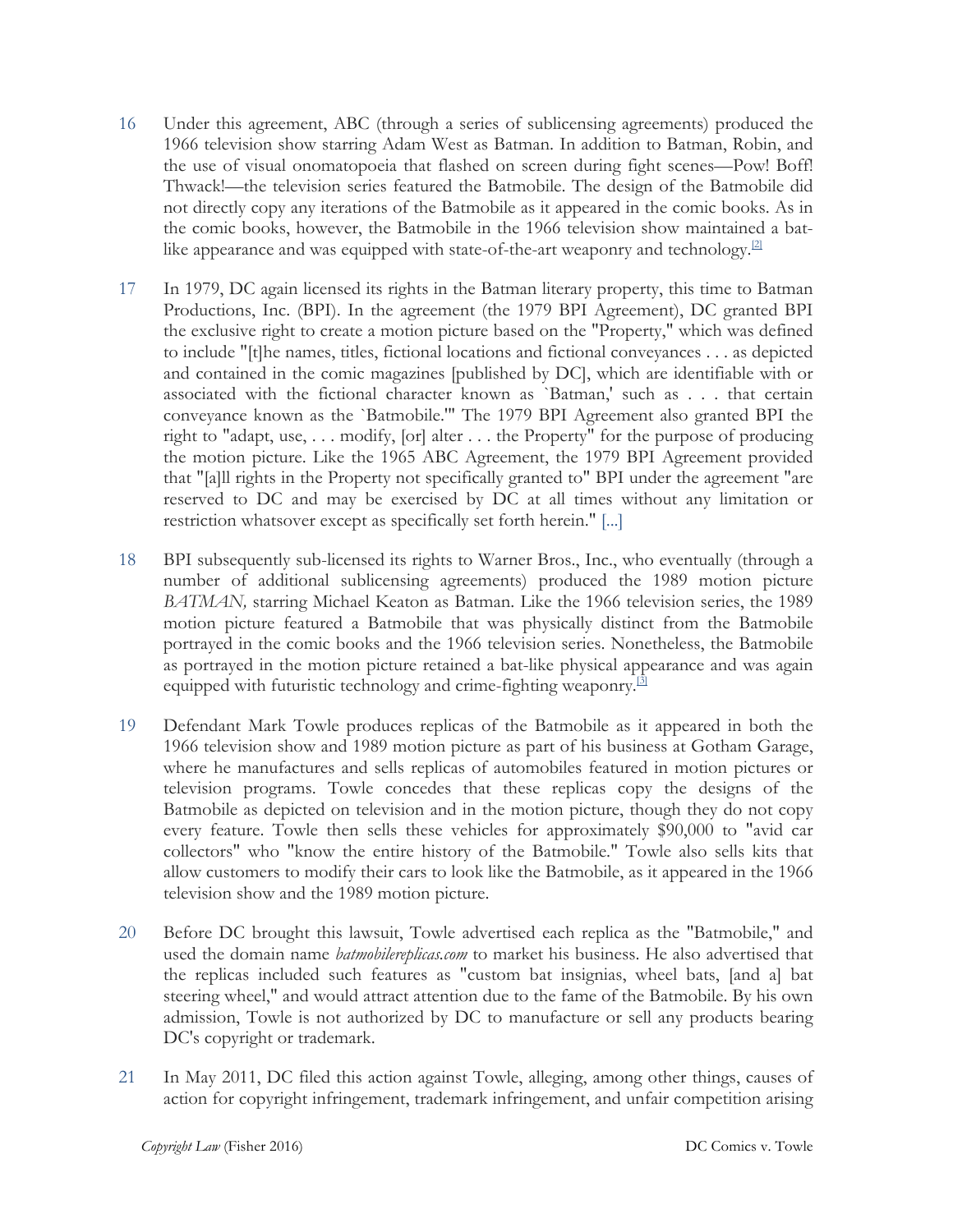from Towle's manufacture and sale of the Batmobile replicas.**[...]**

- 22 In a published order, the district court granted in part and denied in part DC's motion for summary judgment, and denied Towle's cross motion for summary judgment. *[...]* First, the district court held that the Batmobile was a character entitled to copyright protection.  $\left| \ldots \right|$
- 23 Second, the district court held that DC maintained a copyright in the Batmobile as it appeared in both the 1966 television show and the 1989 motion picture based on its ownership of the merchandising rights. Alternatively, the district court concluded that DC owns a copyright in the Batmobile as it appeared in each production because the appearance of the Batmobile in each production was derived from the Batmobile depicted in DC's comic books. Finally, the district court concluded that Towle infringed upon DC's copyright because he copied the Batmobile as it appeared in the 1966 and 1989 productions in his replicas. Accordingly, the district court granted summary judgment on the copyright infringement claim to DC.[...]

## **II**

- 29 In order to prevail on its claim for copyright infringement, DC must prove that it owns a copyright in the Batmobile as it appeared in the 1966 television series and 1989 movie, and that Towle infringed that copyright by creating unauthorized replicas. *[...]*
- 30 To the Batmobile!

**A**

- 32 We begin with the question whether the Batmobile, as it appears in the comic books, television series, and motion picture, is entitled to copyright protection. *[...]* In the context of copyright law, where, as here, "the question requires us to consider legal concepts in the mix of fact and law and to exercise judgment about the values that animate legal principles, . . . the question should be classified as one of law and reviewed de novo." *[...]*
- 33 Courts have recognized that copyright protection extends not only to an original work as a whole, but also to "sufficiently distinctive" elements, like comic book characters, contained within the work. *[...]* Although comic book characters are not listed in the Copyright Act, we have long held that such characters are afforded copyright protection. *See Walt Disney Productions v. Air Pirates,* 581 F.2d 751 (9th Cir. 1978). In *Air Pirates,* for instance, we considered a number of subversive comic books that portrayed well-known Disney characters as being active participants in "a free thinking, promiscuous, drug ingesting counterculture." *[...]* In holding that the Disney characters were copyrightable (and that Disney's copyright in those characters had been infringed), we distinguished a prior decision suggesting that literary "characters ordinarily are not copyrightable," *[...]* on the grounds that a comic book character "has physical as well as conceptual qualities" and "is more likely to contain some unique elements of expression" than a purely literary character. *[...]* We subsequently held that characters in a television series or a motion picture may also be entitled to copyright protection. *[...]*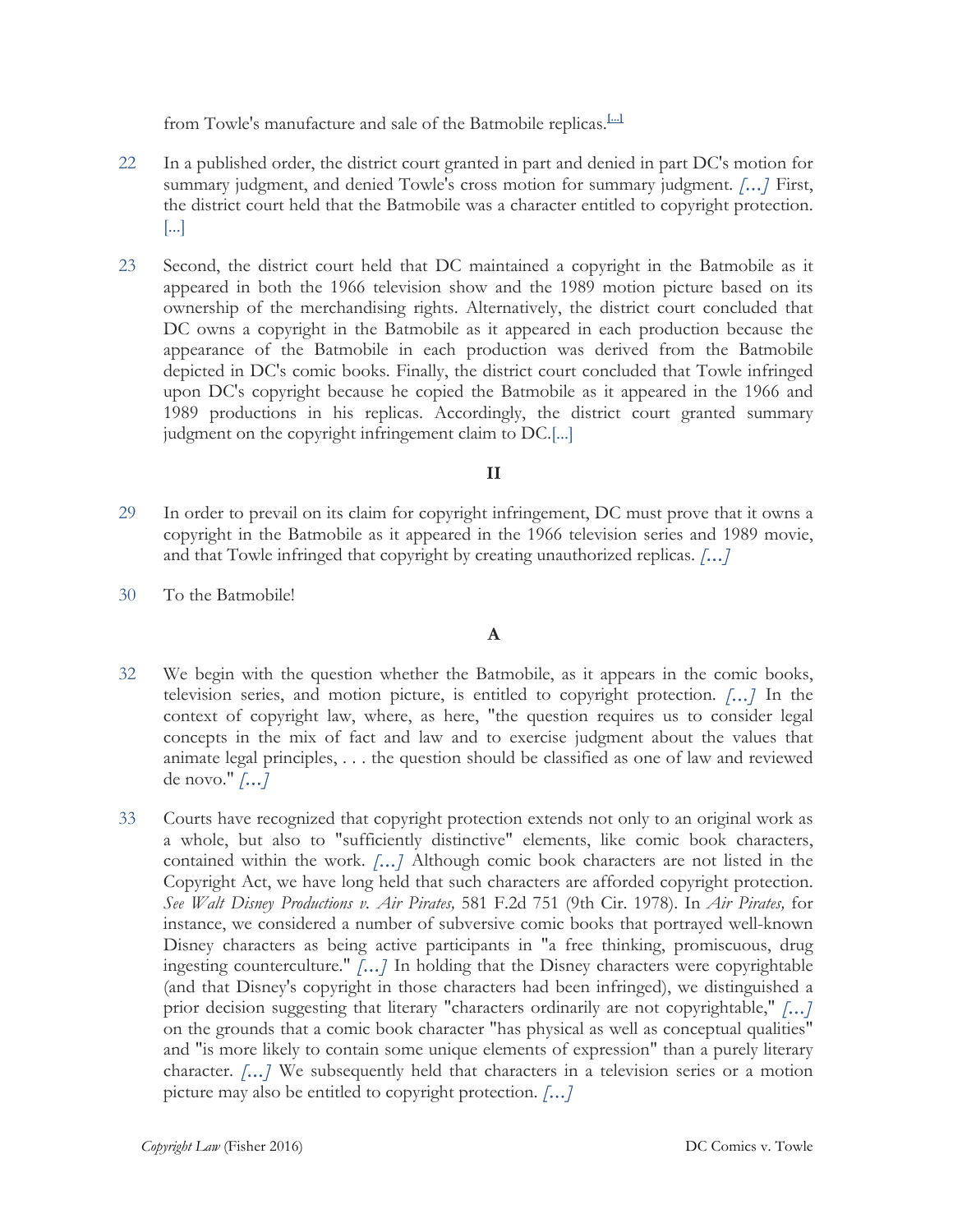- 34 Not every comic book, television, or motion picture character is entitled to copyright protection. We have held that copyright protection is available only "for characters that are especially distinctive." *Halicki,* 547 F.3d at 1224. To meet this standard, a character must be "sufficiently delineated" and display "consistent, widely identifiable traits." *[...]* A masked magician "dressed in standard magician garb" whose role "is limited to performing and revealing the magic tricks," for example, is not "an `especially distinct' character differing from an ordinary magician in a manner that warrants copyright protection." [...] Further, characters that have been "lightly sketched" and lack descriptions may not merit copyright protection. *[...]*
- 35 We have previously determined that an automotive character can be copyrightable. *[...]* In *Halicki*, we considered whether "Eleanor," a car that appeared in both the original 1971 and 2000 remake motion picture *Gone in 60 Seconds,* could be entitled to copyright protection as a character. *[...]* Considering Eleanor's persistent attributes in both the original and remake of *Gone in 60 Seconds,* we concluded that Eleanor met some of the key factors necessary to qualify for copyright protection. *[...]* We first noted that Eleanor was more like a comic book character than a literary character given Eleanor's "physical as well as conceptual qualities." [...] We also stated that Eleanor "displays consistent, widely identifiable traits and is especially distinctive." *[...]* We gave several examples of these traits. First, we noted that "[i]n both films, the thefts of the other cars go largely as planned, but whenever the main human character tries to steal Eleanor, circumstances invariably become complicated." *[...]* Second, we noted that in the original, "the main character says `I'm getting tired of stealing this Eleanor car,'" and in the remake "the main character refers to his history with Eleanor." *[...]*
- 36 As indicated in *Halicki,* a character may be protectable if it has distinctive character traits and attributes, even if the character does not maintain the same physical appearance in every context. As the Eighth Circuit has recognized, "the presence of distinctive qualities apart from visual appearance can diminish or even negate the need for consistent visual appearance." *[...]* For example, in *Halicki,* Eleanor's ability to consistently disrupt heists by her presence was more pertinent to our analysis of whether the car should qualify as a sufficiently distinctive character than Eleanor's make and model. [...] Indeed, *Halicki* put no weight on the fact that Eleanor was a customized yellow 1971 Fastback Ford Mustang in one film, and a silver 1967 Shelby GT-500 in another.
- 37 Similarly, district courts have determined that James Bond, Batman, and Godzilla are characters protected by copyright, despite their changes in appearance. *[...]*
- 38 We read these precedents as establishing a three-part test for determining whether a character in a comic book, television program, or motion picture is entitled to copyright protection. First, the character must generally have "physical as well as conceptual qualities." *[...]* Second, the character must be "sufficiently delineated" to be recognizable as the same character whenever it appears. *[...]* Considering the character as it has appeared in different productions, it must display consistent, identifiable character traits and attributes, although the character need not have a consistent appearance. *[...]* Third, the character must be "especially distinctive" and "contain some unique elements of expression." *[...]* It cannot be a stock character such as a magician in standard magician garb. *[...]* Even when a character lacks sentient attributes and does not speak (like a car),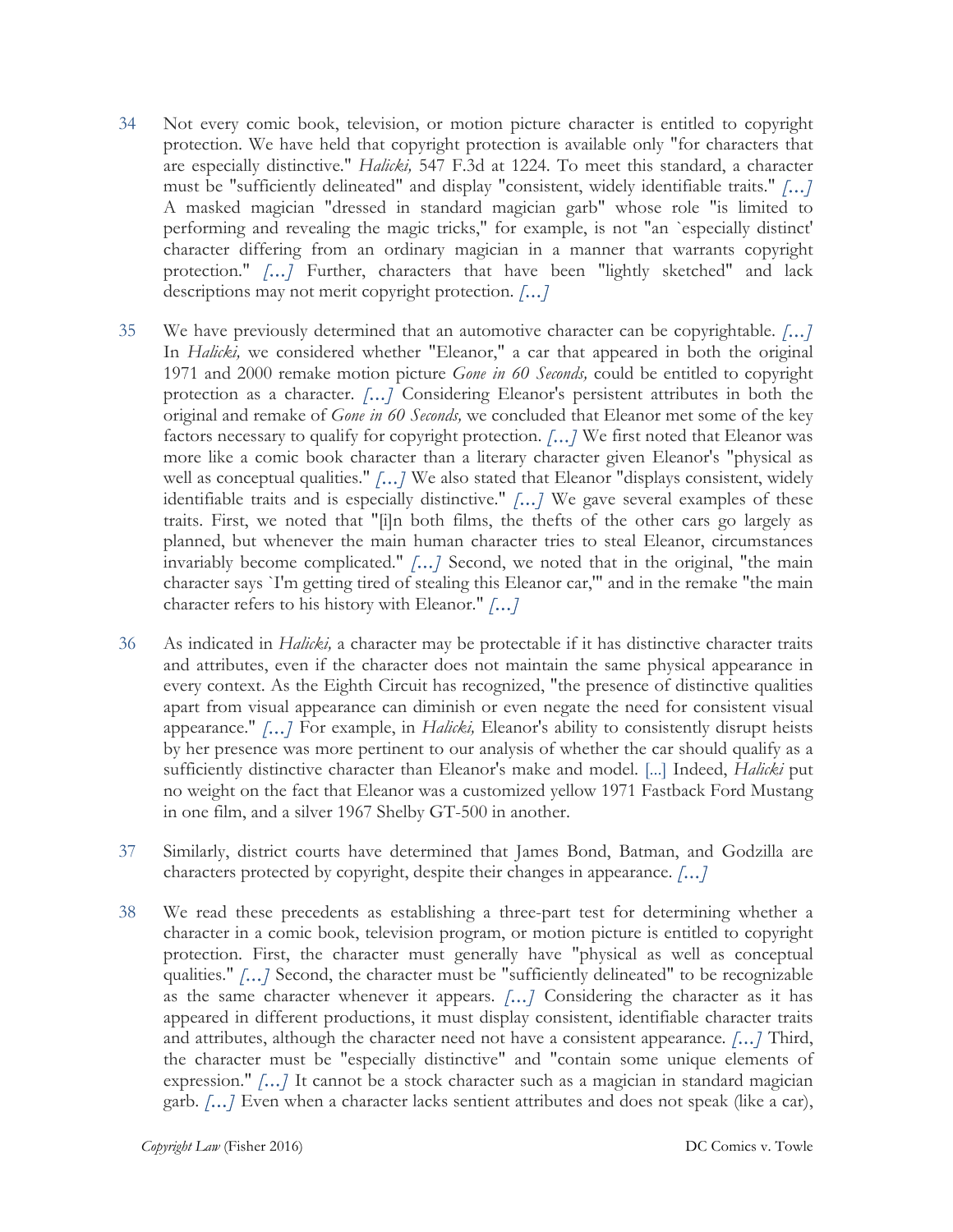it can be a protectable character if it meets this standard. *[...]*

- 39 We now apply this framework to this case. Because (unlike in *Halicki*) the district court here addressed this question in detail, we consider its factual findings in analyzing this issue. *[...]* First, because the Batmobile has appeared graphically in comic books, and as a three-dimensional car in television series and motion pictures, it has "physical as well as conceptual qualities," and is thus not a mere literary character. *[...]*
- 40 Second, the Batmobile is "sufficiently delineated" to be recognizable as the same character whenever it appears. *[...]* As the district court determined, the Batmobile has maintained distinct physical and conceptual qualities since its first appearance in the comic books in 1941. In addition to its status as "a highly-interactive vehicle, equipped with high-tech gadgets and weaponry used to aid Batman in fighting crime," the Batmobile is almost always bat-like in appearance, with a bat-themed front end, bat wings extending from the top or back of the car, exaggerated fenders, a curved windshield, and bat emblems on the vehicle. This bat-like appearance has been a consistent theme throughout the comic books, television series, and motion picture, even though the precise nature of the bat-like characteristics have changed from time to time.
- 41 The Batmobile also has consistent character traits and attributes. No matter its specific physical appearance, the Batmobile is a "crime-fighting" car with sleek and powerful characteristics that allow Batman to maneuver quickly while he fights villains. In the comic books, the Batmobile is described as waiting "[l]ike an impatient steed straining at the reins . . . shiver[ing] as its super-charged motor throbs with energy" before it "tears after the fleeing hoodlums" an instant later. Elsewhere, the Batmobile "leaps away and tears up the street like a cyclone," and at one point "twin jets of flame flash out with thunderclap force, and the miracle car of the dynamic duo literally flies through the air!"**[...]** Like its comic book counterpart, the Batmobile depicted in both the 1966 television series and the 1989 motion picture possesses "jet engine[s]" and flame-shooting tubes that undoubtedly give the Batmobile far more power than an ordinary car. Furthermore, the Batmobile has an ability to maneuver that far exceeds that of an ordinary car. In the 1966 television series, the Batmobile can perform an "emergency bat turn" via reverse thrust rockets. Likewise, in the 1989 motion picture, the Batmobile can enter "Batmissile" mode, in which the Batmobile sheds "all material outside [the] central fuselage" and reconfigures its "wheels and axles to fit through narrow openings."**[...]**
- 42 Equally important, the Batmobile always contains the most up-to-date weaponry and technology. At various points in the comic book, the Batmobile contains a "hot-line phone . . . directly to Commissioner Gordon's office" maintained within the dashboard compartment, a "special alarm" that foils the Joker's attempt to steal the Batmobile, and even a complete "mobile crime lab" within the vehicle. Likewise, the Batmobile in the 1966 television series possesses a "Bing-Bong warning bell," a mobile Bat-phone, a "Batscope, complete with [a] TV-like viewing screen on the dash," and a "Bat-ray." Similarly, the Batmobile in the 1989 motion picture is equipped with a "pair of forwardfacing Browning machine guns," "spherical bombs," "chassismounted shinbreakers," and "side-mounted disc launchers."
- 43 Because the Batmobile, as it appears in the comic books as well as in the 1966 television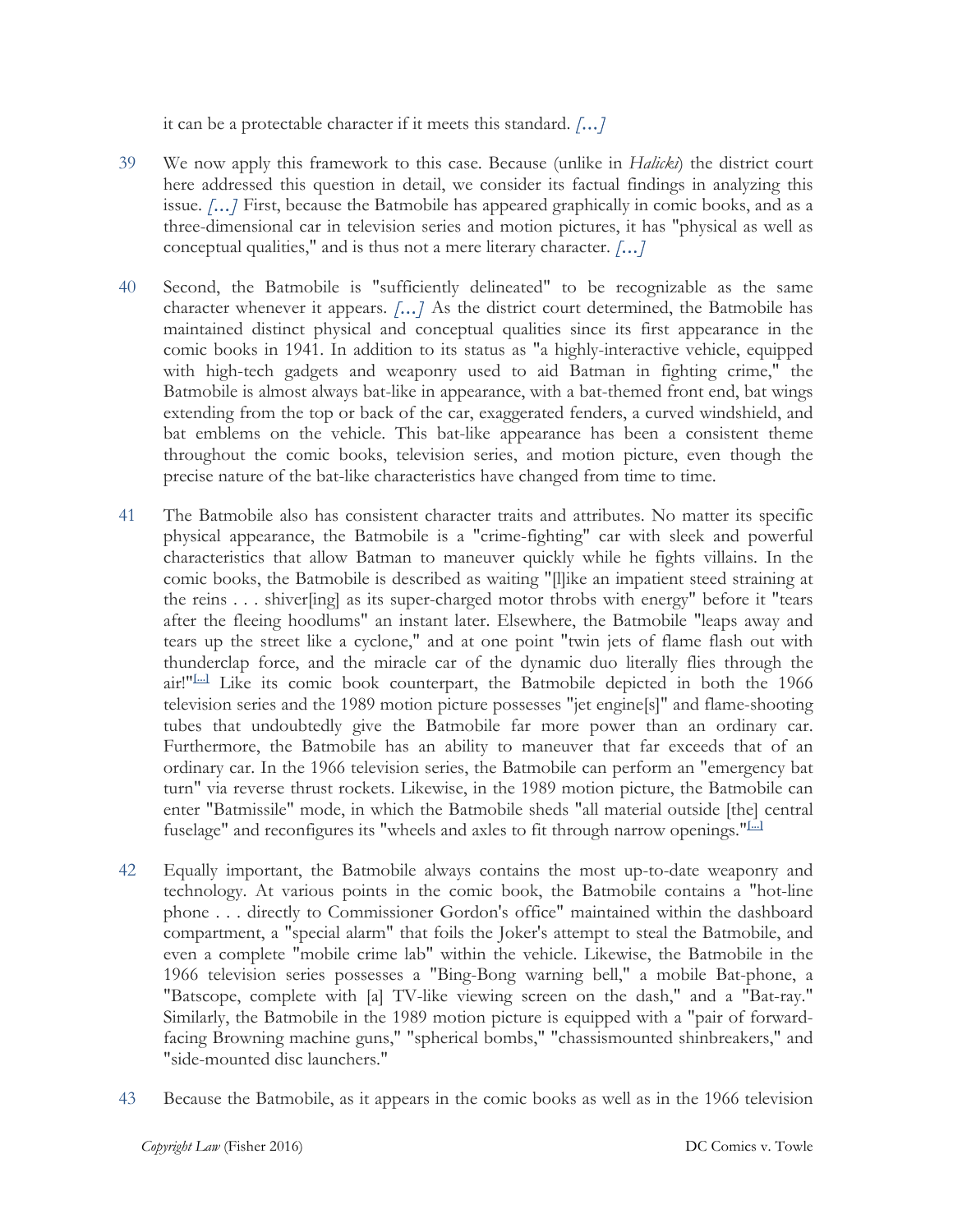show and 1989 motion picture, displays "consistent, identifiable character traits and attributes," the second prong of the character analysis is met here.

- 44 Third, the Batmobile is "especially distinctive" and contains unique elements of expression. In addition to its status as Batman's loyal bat-themed sidekick complete with the character traits and physical characteristics described above, the Batmobile also has its unique and highly recognizable name. It is not merely a stock character.
- 45 Accordingly, applying our three-part test, we conclude that the Batmobile is a character that qualifies for copyright protection.
- 46 Towle raises two arguments against this conclusion. First, he points out that the Batmobile has at times appeared without its signature sleek "bat-like" features. He notes that in a 1988 comic book rendition, the Batmobile appears as a heavily armored tank with large tires and a rocket launcher. The Batmobile portrayed in the 1989 motion picture could also transform into a Batmissile. As we have noted, however, a consistent appearance is not as significant in our analysis as consistent character traits and attributes. The changes in appearance cited by Towle resemble costume changes that do not alter the Batmobile's innate characteristics, any more than James Bond's change from blue swimming trunks (in *Casino Royale*) to his classic tuxedo affects his iconic character. In context, the depictions of the Batmobile as a tank or missile promote its character as Batman's crime-fighting super car that can adapt to new situations as may be necessary to help Batman vanquish Gotham City's most notorious evildoers. *[...]*
- 47 Second, Towle argues that a jury should decide the question whether the Batmobile displayed unique elements of expression and consistent, widely identifiable traits. We disagree. We have previously recognized that "[w]hether a particular work is subject to copyright protection is a mixed question of fact and law subject to de novo review." *[...]* Neither party disputes the relevant facts regarding the Batmobile here. Accordingly, we are well-equipped to determine whether, as a matter of law, these undisputed facts establish that the Batmobile is an "especially distinctive" character entitled to copyright protection.

## **B**

- 49 Having concluded that the Batmobile is a copyrightable character, we next consider whether Towle's copies of the Batmobile as it appeared in the 1966 and 1989 productions infringed on DC's copyright. Here, Towle does not contest that his replicas copy the Batmobile as it appeared in the 1966 and 1989 productions, even if they do not copy every feature. Rather, Towle's main argument is that DC does not own any copyright interest in the 1966 and 1989 productions and therefore lacks standing to pursue its copyright infringement claim against Towle.
- 50 To analyze Towle's argument, we begin with the applicable legal framework. Under the Copyright Act, "copyright ownership `vests initially in the author or authors of the work,' which is generally the creator of the copyrighted work." *[...]* The owner of a copyright has a number of exclusive rights, including the right "to prepare derivative works" based on its original work of authorship, 17 U.S.C. § 106. A derivative work is a "work based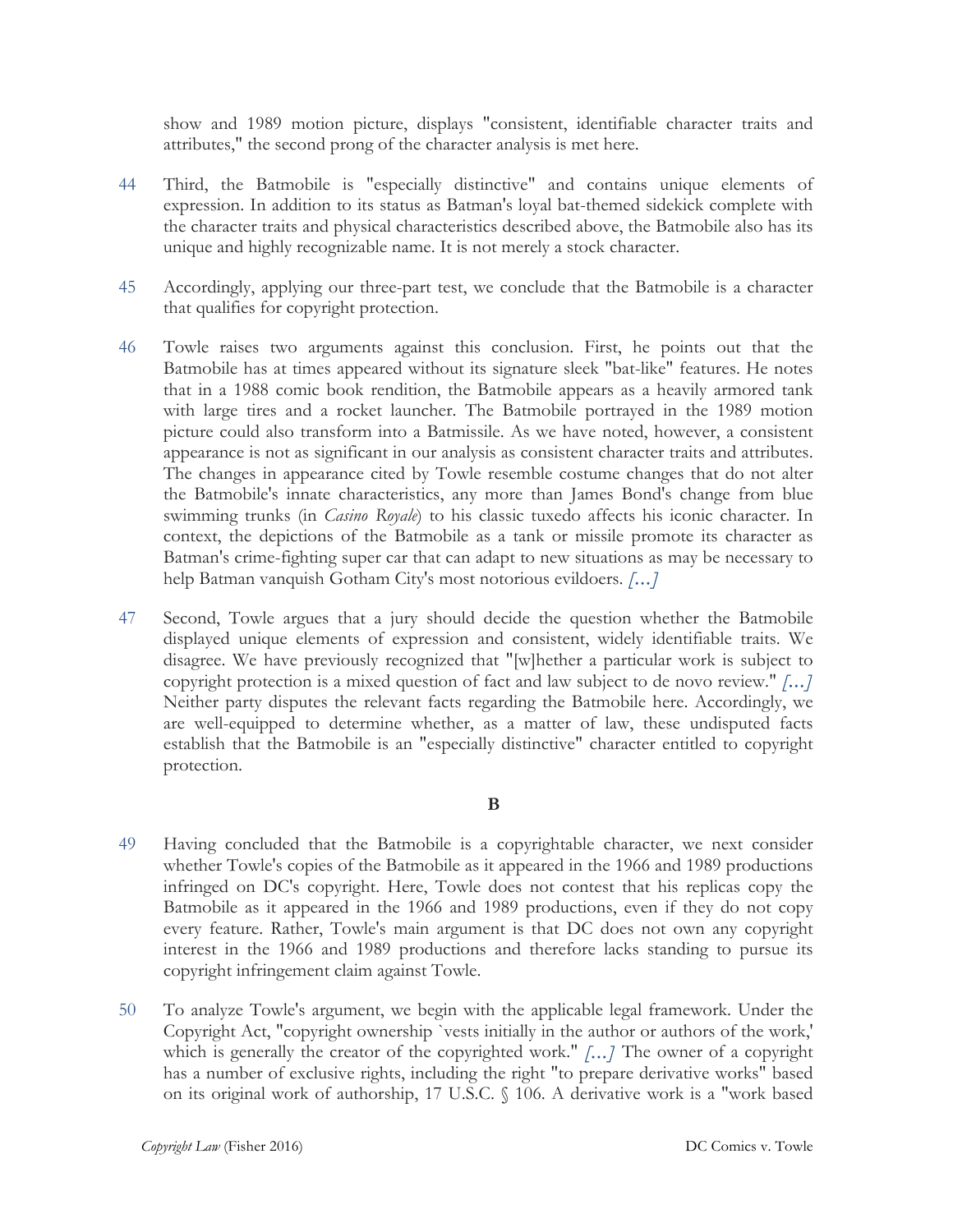upon one or more preexisting works that recasts, transforms, or adapts the preexisting work," *[...]* such as a motion picture that is based on a literary work, *[...]* a threedimensional costume based upon two-dimensional cartoon characters, *[...]* or threedimensional figurines based on cartoon characters**[...]**. If an unauthorized third party prepares a derivative work, the copyright owner of the underlying work can sue for infringement. *[...]*

- 51 A copyright owner also has the exclusive right to "authorize others to prepare derivative works based on their copyrighted works." *[...]* When a copyright owner authorizes a third party to prepare a derivative work, the owner of the underlying work retains a copyright in that derivative work with respect to all of the elements that the derivative creator drew from the underlying work and employed in the derivative work. *[...]* By contrast, the creator of the derivative work has a copyright only as to those original aspects of the work that the derivative creator contributed, and only to the extent the derivative creator's contributions are "more than trivial." *[...]* Moreover, a copyright in a derivative work "must not in any way affect the scope of any copyright protection in that preexisting material." *[...]* Logically, therefore, if a third party copies a derivative work without authorization, it infringes the original copyright owner's copyright in the underlying work to the extent the unauthorized copy of the derivative work also copies the underlying work.[...]
- 54 In sum, as a leading copyright commentator explained, "if the material copied was derived from a copyrighted underlying work, this will constitute an infringement of such work regardless of whether the defendant copied directly from the underlying work, or indirectly via the derivative work." 1 Melville B. Nimmer & David Nimmer, *Nimmer on Copyright* § 3.05, at 3-34.31 [...]
- 55 Applying these principles, we conclude that DC owns a copyright interest in the Batmobile character, as it is depicted in the 1966 and 1989 productions. There is no dispute that DC is the original creator of the Batmobile character. While DC licensed rights to produce derivative works of this character in the 1965 ABC Agreement and the 1979 BPI Agreement, DC did not transfer its underlying rights to the Batmobile character.**[...]** DC therefore owns the copyright in the Batmobile character, as expressed in the 1966 and 1989 productions, at least to the extent these productions drew on DC's underlying work. *[...]* Accordingly, it is irrelevant that Towle's replica Batmobiles were an indirect copy of the Batmobile character, because DC is entitled to sue for infringement of its underlying work.**[...]**
- 56 Towle argues that his replicas of the Batmobile as it appeared in the 1966 and 1989 productions do not infringe on DC's underlying work because those versions of the Batmobile look substantially different from any particular depiction of the Batmobile in the comic books. We reject this argument. As a copyrightable character, the Batmobile need not have a consistent appearance in every context, so long as the character has distinctive character traits and attributes. *[...]* Here, DC retained its copyright in the Batmobile character even though its appearance in the 1966 and 1989 productions did not directly copy any comic book depiction. Because Towle produced a threedimensional expression of the entire Batmobile character as it appeared in the 1966 and 1989 productions, and the Batmobile character in each of those productions was derived